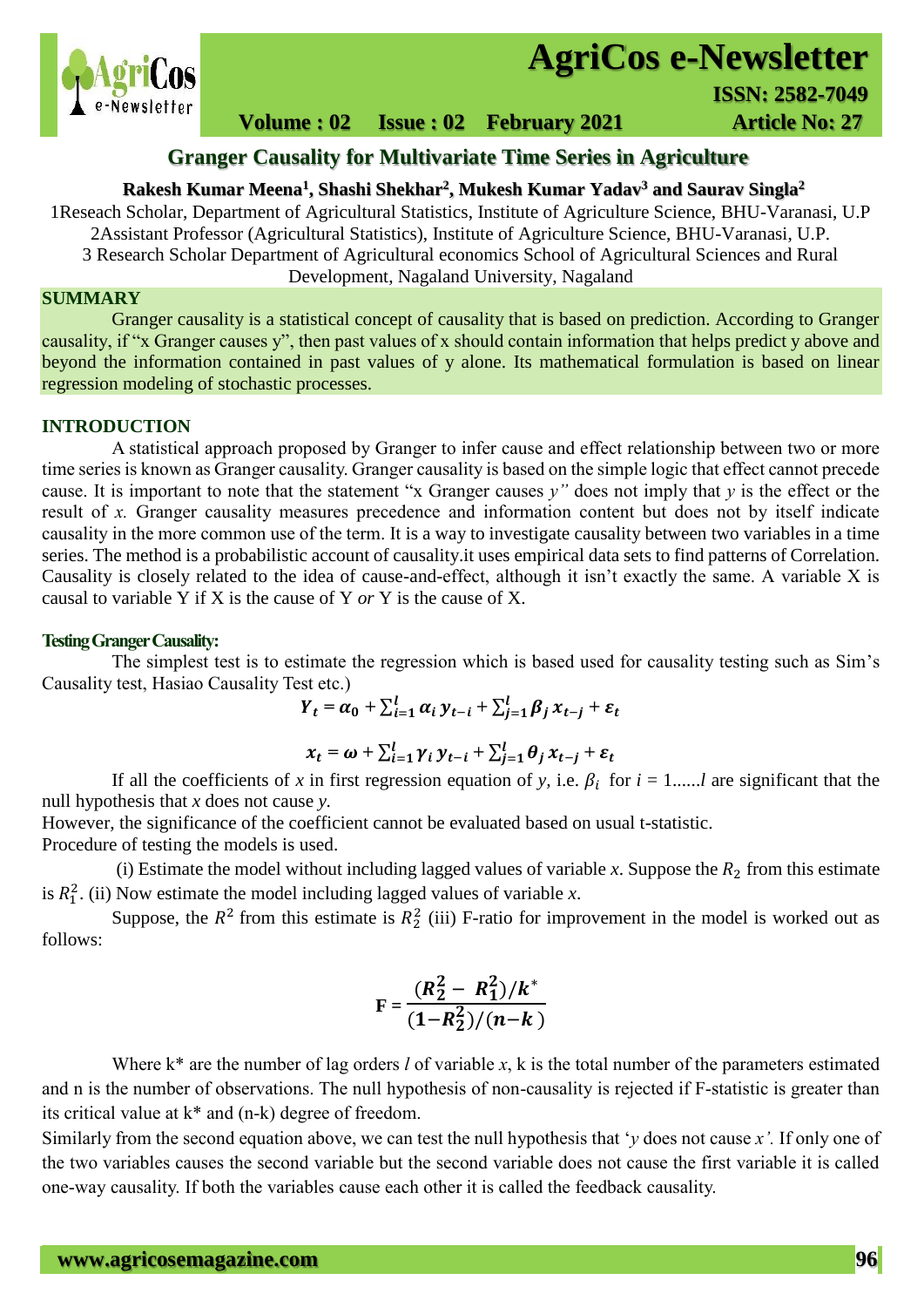#### **Example of the Usage of Granger Test:**

Is it GDP that "causes" the money supply *M* (GDP  $\rightarrow$  *M*)? Or is it the money supply *M* that causes GDP  $(M \rightarrow GDP)$ ? (Where the arrow points to the direction of causality). The Granger causality test assumes that the information relevant to the prediction of the respective variables, GDP and *M*, is contained solely in the time series data on these variables.

#### **The test involves estimating the following pair of regressions:**

$$
GDP_{t} = \sum_{i=1}^{n} \alpha_{i} M_{t-i} + \sum_{j=1}^{n} \beta_{j} GDP_{t-j} + u_{1t}
$$

$$
M_{t} = \sum_{i=1}^{n} \lambda_{i} M_{t-i} + \sum_{j=1}^{n} \delta_{j} GDP_{t-j} + u_{2t}
$$

Where it is assumed that the disturbances  $u_1t$  and  $u_2t$  are uncorrelated. In passing, note that, since we have two variables, we are dealing with bilateral causality. In the chapters on time series econometrics, we will extend this to multivariable causality through the technique of vector autoregression (VAR).

Equation (1) postulates that current GDP is related to past values of itself as well as that of *M*, and Eq. (2) postulates a similar behavior for *M*. Note that these regressions can be cast in growth forms, GDP ˙ and *M* , where a dot over a variable indicates its growth rate.

#### **Test Procedure for Granger Causality Test:**

The steps involved in implementing the Granger causality test are as follows. We illustrate these steps with the GDP-money example given in Eq.  $(1)$ .

1. Regress current GDP on all lagged GDP terms and other variables, if any, but *do not* include the lagged *M*  variables in this regression. This is the restricted regression. From this regression obtain the restricted residual sum of squares, RSS*R*.

2. Now run the regression including the lagged *M* terms. This is the unrestricted regression. From this regression obtain the unrestricted residual sum of squares, RSSUR.

3. The null hypothesis is  $H0: \alpha i = 0, i = 1, 2, \ldots, n$ , that is, lagged M terms do not belong in the regression.

4. To test this hypothesis, we apply the *F* test given by Eq. (3), namely,

$$
F = \frac{(RSS_R - RSS_{UR})/m}{RSS_{UR}/(n-k)}
$$

Which follows the *F* distribution with *m* and  $(n - k)$  df. In the present case *m* is equal to the number of lagged *M* terms and *k* is the number of parameters estimated in the unrestricted regression.

5. If the computed *F* value exceeds the critical *F* value at the chosen level of significance, we reject the null hypothesis, in which case the lagged *M* terms belong in the regression. This is another way of saying that *M* causes GDP.

6. Steps 1 to 5 can be repeated to test the model (2), that is, whether GDP causes *M*.

Before we illustrate the Granger causality test, there are several things that need to be noted: 1. It is assumed that the two variables, GDP and M, are stationary. Sometimes taking the first differences of the variables makes them stationary, if they are not already stationary in the level form.

2. The number of lagged terms to be introduced in the causality tests is an important practical question. But it should be added that the direction of causality may depend critically on the number of lagged terms included.

3. We have assumed that the error terms entering the causality test are uncorrelated.

4. Since our interest is in testing for causality, one need not present the estimated coefficients of models (1) and (2) explicitly (to save space); just the results of the *F* test given in Eq. (3) will suffice.